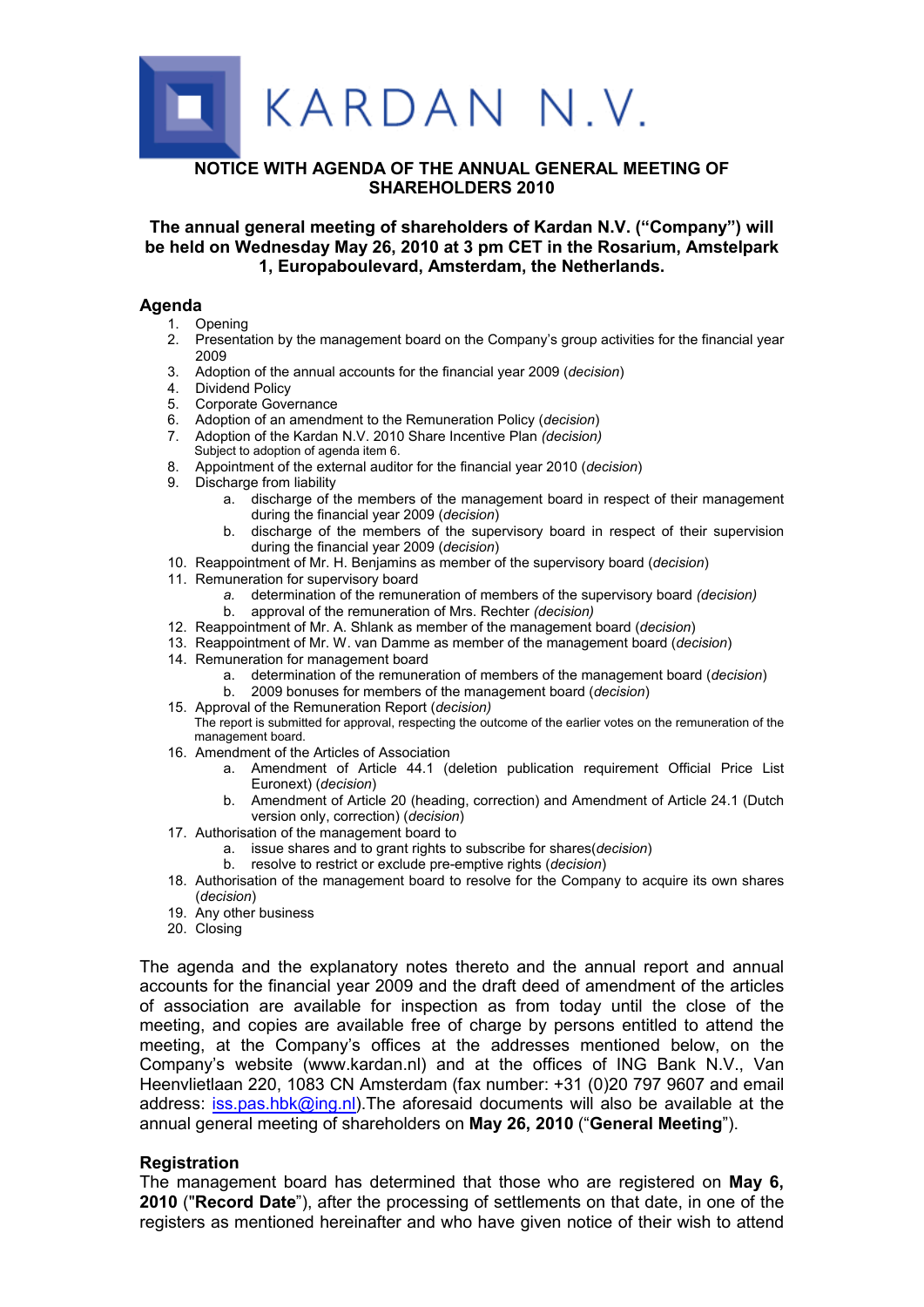

the meeting, in accordance with the following, will have the right to attend the General Meeting.

The registers, designated for registered shares, forming part of the collective depot ("*verzameldepot"*), are the registers administered by the institutions affiliated to Euroclear Netherlands ("*aangesloten instellingen*"). The register, designated for other registered shares, is the shareholders' register of the Company.

### **Holders of shares in the collective depot**

In order to obtain entry to the General Meeting and to be able to exercise the rights attached to shares forming part of the collective depot, the holders thereof must register by instructing their affiliated institution to - via ING Bank N.V. -provide the Company with a written declaration stating the name and the number of shares, which are and will be registered for the relevant shareholder on the Record Date. The written declaration is to be received by the Company at the address in the Netherlands mentioned below no later than **May 19, 2010, at 6:00 pm CET**. Any restriction in connection with the registration of the shares on May 19, 2010 will be lifted on the next trading day of the shares. The registration receipt ("*registratiebewijs*") provided to the shareholder by the affiliated institution will serve as an attendance card, which must be handed in upon entrance to the General Meeting.

### **Holders of other registered shares**

In order to obtain entry to the General Meeting and to be able to exercise the rights attached to other registered shares, the holders thereof must confirm their attendance in writing to the Company. Their registration is to be received by the Company at the address in the Netherlands mentioned below no later than **May 19, 2010, at 6:00 pm CET.**

### **Holders of securities at TASE**

Holders of beneficial rights to registered shares that are being traded on the Tel Aviv Stock Exchange ("**TASE**") are requested to contact their local bank or broker in Israel, to receive a "Confirmation of Ownership" on the Record Date and this Confirmation of Ownership should be deposited at the address in Israel mentioned below no later than **May 23, 2010, at 5:00 pm (local Israeli time).** For more information about the procedure for the holders of beneficial rights to registered shares that are being traded on TASE please contact Mrs. Ayelet Weller, the Company's Secretary in Israel at the address in Israel mentioned below.

#### **Proxy**

Shareholders (and other persons/entities entitled to attend the meeting) who wish to have themselves represented at the General Meeting by a proxy shall register in accordance with what is stated above and shall deposit a written proxy, to be received by the Company in respect of (i) the holders of beneficial rights to registered shares that are being traded on TASE at the address in Israel mentioned below no later than **May 23, 2010, 5:00 pm (local Israeli time)** and (ii) all other shareholders (and all other persons/entities entitled to attend the General Meeting) at the address of the Company in the Netherlands mentioned below no later than **23 May 2010, at 4:00 pm CET**.